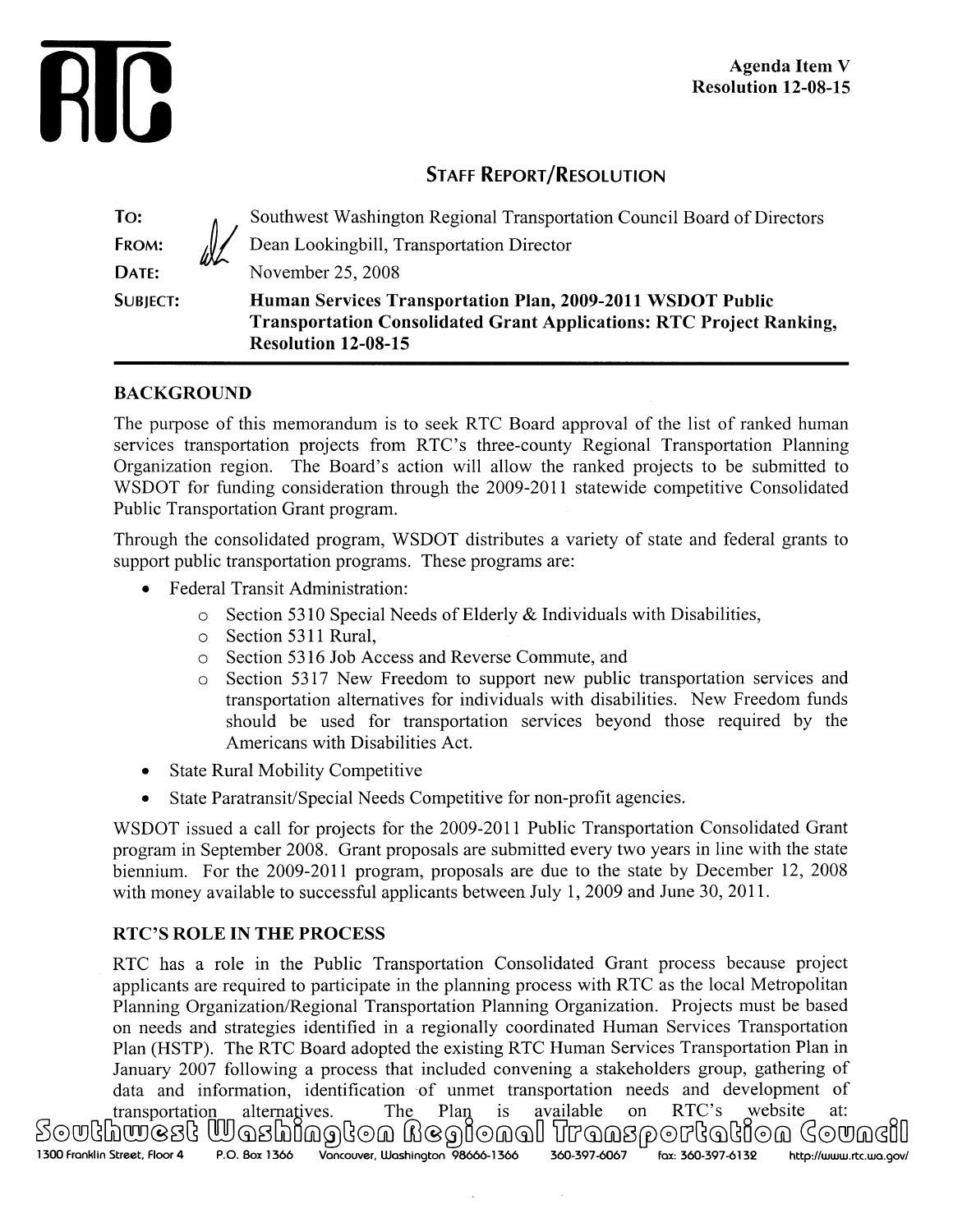http://www.rtc.wa.gov/reports/index.htm#HSTP. The HSTP must be updated at least every four years so a 2010 update is anticipated. RTC is required to evaluate and rank project proposals from this region of Clark, Skamania and Klickitat counties prior to submittal of project applications to WSDOT.

### **TRANSPORTATION NEEDS**

A summary of the transportation needs and strategies identified in the Human Services Transportation Plan (RTC, January 2007) is provided below.

#### **CLARK COUNTY HUMAN SERVICES TRANSPORTATION NEEDS:**

#### **Clark County: Transportation Challenges and Gaps: Themes**

The prime focus should be to maintain and preserve existing transportation services. Specific needs identified include:

- **Medical/seniors transportation needs:**
	- curb to curb transportation.
	- life sustaining medical treatment transportation.
	- seniors rides to nutrition programs.
	- C-VAN paratransit public transportation not available in rural areas of Clark County.
- **n Transportation to/from jobs:** 
	- requires longer fixed route transit service hours.
	- fixed route transit cannot accommodate all individual needs.
	- challenges of getting children to/from childcare on way to/from work.
	- C-TRAN fixed route public transportation not available in rural areas of Clark County
- **Ability to pay for transportation:** is a challenge for low income, elderly and people with disabilities

#### **Clark County: Transportation Challenges and Gaps: Strategies**

- Continue existing transportation brokerage program as a way of providing efficient transportation services that can meet the needs of seniors, people with disabilities and people requiring jobs access. The program extends Clark County wide.
- Need for recruitment, organization and training of volunteer drivers or transportation assistants:
	- would help meet curb to curb transportation needs for elderly, people with disabilities and those needing medical transportation.
	- would be efficient and cost effective.
- Provide for curb to curb transportation for those outside of the C-VAN service area.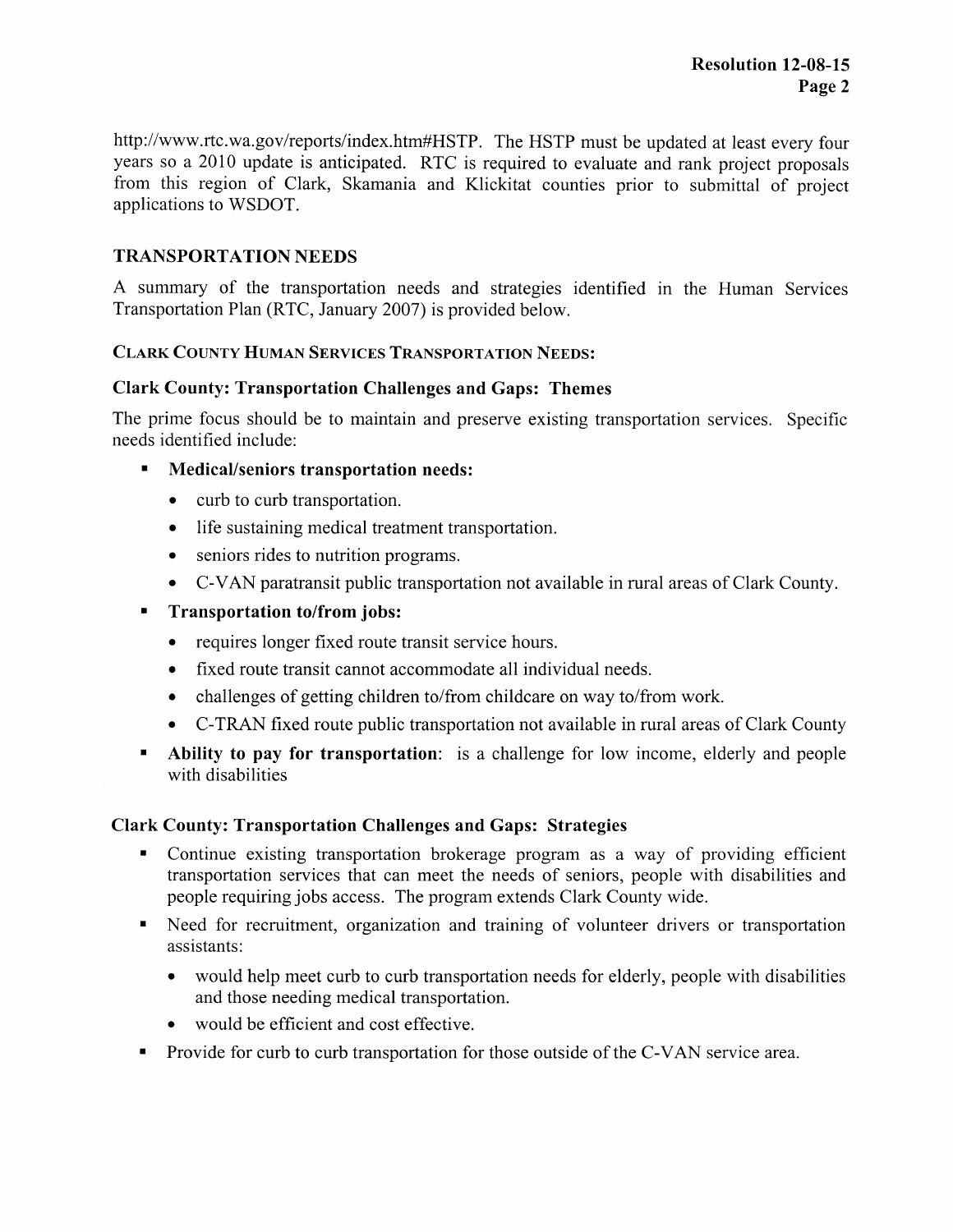#### KLICKITAT AND SKAMANIA COUNTIES HUMAN SERVICES TRANSPORTATION NEEDS:

- <sup>n</sup> **Maintain and Preserve the existing transportation system.** The demand response system serving the general public and those with special needs is essential to the Klickitat County community. Likewise, the Skamania County Dial-a-ride project serving the general public and those with special needs is essential to the community. The fixed Route service into Fisher's Landing has successfully become an important linkage for Skamania County residents to the Portland/Vancouver metropolitan area.
- **Expand Public Transportation Services. .** Expand Klickitat Senior Services and Skamania Senior Services to better meet the needs of elderly, low-income, and those with disabilities. This may include extended service hours, weekend service, new fixed route services to neighboring counties, construction of additional park and rides, and other innovative public transit services.
- **Continue linkage with other transit providers in the region.** Continue and expand Gorge TransLink, an alliance of transportation providers offering public transportation services throughout the Mid-Columbia River Gorge area and to more distant destinations, such as Portland and Vancouver. In addition, the region needs to link with public transportation in Yakima County.
- **Expand Volunteer Driver Program.** Maintaining a well-trained and enthusiastic volunteer driving staff. The volunteer driving program can be a cost effective way to serve trips, which cannot be covered by traditional public transit service.

### **Klickitat and Skamania County Service Gaps and Needs**

The major unmet needs are:

- Extended evening public transit service.
- Weekend public transit service.
- Additional in-county demand-responsive service, a portion of which is dedicated to employment needs.
- Daily access to neighboring counties, including Hood River, and for employment and services.
- Additional Park and Rides.
- Transit Amenities (shelters, benches, etc.)
- Additional education and outreach about public transportation opportunities to Klickitat and Skamania County residents and human service agencies.

# **PROJECT EVALUATION AND RANKING**

Local agencies in Clark, Klickitat and Skamania counties developed grant proposals to meet identified transportation needs and on November 13 regional partners met with RTC staff to discuss and rank project proposals to be submitted for statewide funding consideration.

The projects were evaluated using criteria that reflect the WSDOT Consolidated Grant Program goals. The evaluation criteria are listed below:

• *Address Deficiencies* – encourage communities to identify and address deficiencies in paratransit/special needs or rural public transportation.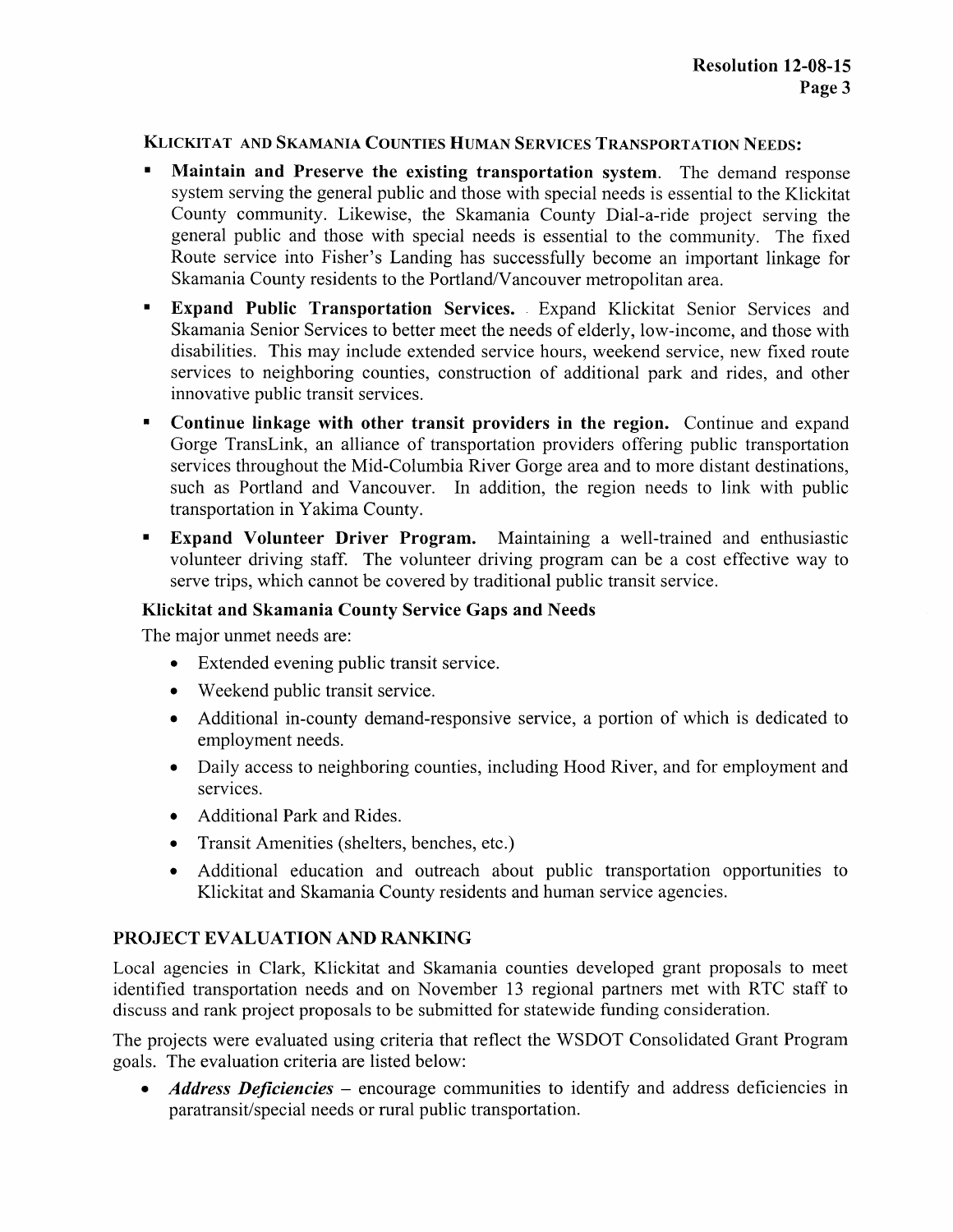- *Provide a Community Benefit* Assist local areas in determining community benefits and support for paratransit/special needs or rural public transportation.
- *• Preservation or Enhancement* provide funding to preserve or enhance paratransit/special needs or rural public transportation where there is a demonstrated need and measureable benefit.
- *Community Connections* Support a sustainable network of transportation services within and between communities.
- *• Financial Partnerships* Establish opportunities for local jurisdictions, regional organization, private sector agencies, state and federal governments, and tribal governments in Washington to work collaboratively. Ensure stakeholders have a voice in project development. Encourage appropriate cost sharing on projects.
- *Support Coordination* Local organizations are required to coordinate services with other transportation providers in their area, as well as other organizations potentially able to use or purchase the services.

# **PROJECT RANKING**

The state's grant process requires each RTPO region to rank projects as A, B, C, or D. The number of letter grades each region gets is determined by the population in each of the following categories: rural, people with disabilities, youth, elderly and people with low income. Based on these populations, the RTC region, which includes Clark, Klickitat and Skamania counties, is able to submit 5 As, 5 **Bs,** 4 Cs and unlimited Ds. The region's ranking counts for one third of the total possible points awarded as part of the state's competitive process. For example, the maximum points awarded to a project by the state will be 100 points and projects ranked by the region in the A, B, C, and D categories will receive additional percentile points as follows:

| $A = top 5 projects$              | (50 percentile points) |
|-----------------------------------|------------------------|
| $B =$ second 5 projects           | (25 percentile points) |
| $C =$ third 5 projects            | (12 percentile points) |
| $\mathbf{D}$ = remaining projects | (0 percentile points)  |

In total, nine projects were submitted for evaluation by RTC from the three-county region including three projects from the Human Services Council based in Clark County. At the November 13 meeting, stakeholders determined that all projects meet an identified need in the Human Services Transportation Plan (January 2007) and recommended ranking of the nine projects. Please note that projects are not prioritized within each category of letter ranking.

A. **Human Services Council Employment Transportation — JARC .** The Human Services Council provides employment transportation services to assist low-income individuals, families, and WorkFirst recipients who reside in Clark County, Washington. The program brokers transportation to eligible people to get to employment sites, job interviews, training services, education, childcare, and other work related activities. This would sustain an existing service. Grant request of \$650,000.

A. **Klickitat Senior Services/Mt. Adams Transit Continue to Provide Klickitat County with Existing Dial-a-Ride and Route Deviated Service .** Mount Adams Transportation provides essential transportation services for the disabled, elderly, and low-income within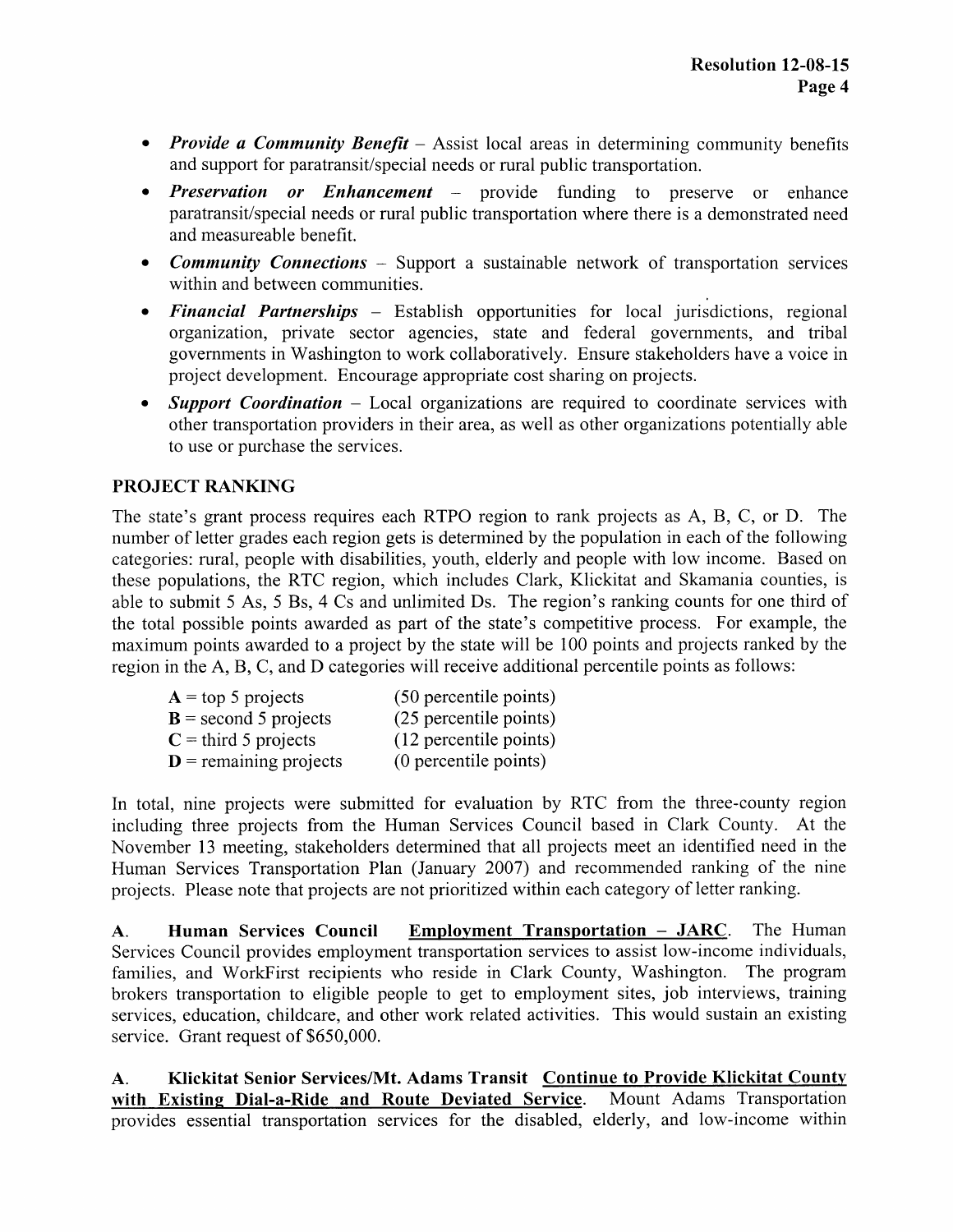Klickitat County. This service is essential to those that are transit dependent. This would sustain an existing service. Grant request of \$885,467.

A. **Skamania Seniors Services Maintain the Existing Dial-a-ride Service for general public and those with special needs in Skamania Count<sup>y</sup> .** Senior Services provides essential transportation services for the disabled, elderly, and low-income. This service is essential to those that are transit dependent to access medical and social services, shopping and errand destinations and other activities of daily life. This would sustain an existing service. Grant request of \$370,050.

**A. Human Services Council Reserve-A-Ride Transportation (formerly U-Ride Clark County).** This project provides transportation to elderly and disabled Clark County residents who: 1) do not qualify for Medicaid or for ADA services through the transit system; 2) live outside of the transit system service area; or 3) are Medicaid eligible but need transportation for non-medical purposes. This would sustain an existing service. Grant request of \$450,000.

**A. Skamania Senior Services Maintain the existing deviated fixed route service between Skamania County and Fisher's Landing Transit Center in Clark County . The SR-**14 deviated fixed route service makes three round trips per day (morning, midday, evening). The service began in January 2004 and has been very successful and continues to grow in ridership. This service provides access to jobs, schooling, and other trip purposes within the greater Portland/Vancouver metropolitan area. This would sustain an existing service. Grant request of \$318,825.

**B. Skamania Senior Services Capital funds to replace two vehicles to Skamania County's fleet.** Purchase one new ADA rear-entry mini-van and one mid-sized cutaway bus to provide dial-a-ride services. Grant request of \$101,864.

**B. Klickitat Senior Services/Mt. Adams Transit Replace one existing ADA minivan and purchase one additional vehicles.** Replace on aging ADA minivan and add one new ADA minivan. Grant Request of \$56,000.

**B. Mid-Columbia Economic Development District Gorge TransLink Mobility Management Project.** Funding would be utilized to support a mobility manager who would explore the potential for establishing connectivity and developing a seamless transportation system between communities in Klickitat, Skamania, Hood River, Wasco, and Sherman counties. The mobility manger would also seek to establish vanpool options and promote alternative forms of transportation including carpooling and rideshare. Grant request of \$88,000.

**B.** Human Services Council Volunteer Driver Program. The Human Service Council proposes to implement a Volunteer Driver program in the rural and remote areas of Skamania, Klickitat and Clark Counties. Grant request of \$125,000.